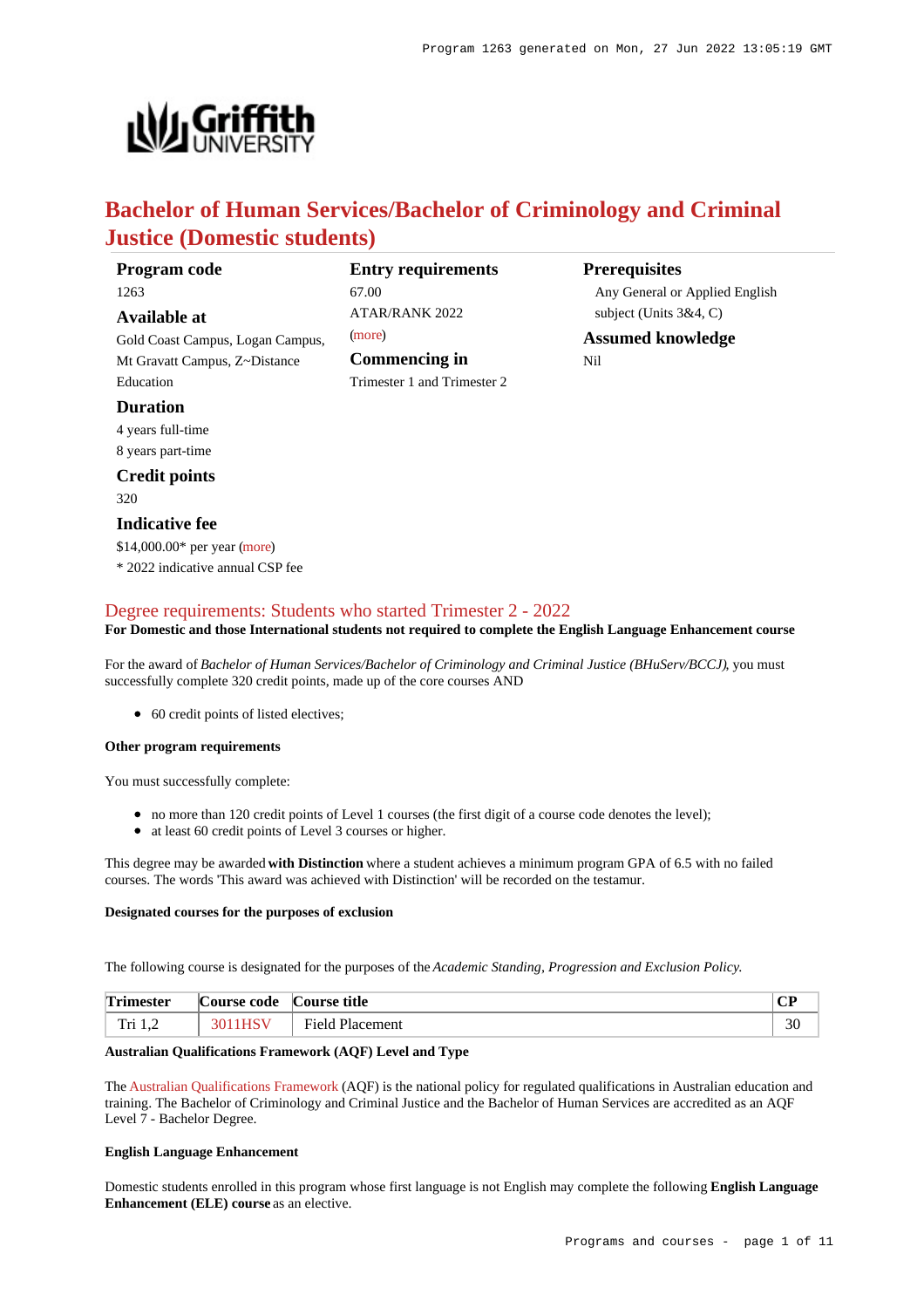[5902LHS Language and Communication for Health](https://www148.griffith.edu.au/Course/5902LHS)

#### **Students whose first language is English are not permitted to undertake this ELE course.**

# [Program learning outcomes](https://www148.griffith.edu.au/programs-courses/Program/1263/Courses/Domestic#programLearningOutcomes)

**Program learning outcomes**

[Program Learning Outcomes](https://www.griffith.edu.au/__data/assets/pdf_file/0017/134522/PLO-general-advice.pdf) communicate to the community the value of the Griffith educational experience as benchmarked against national qualification standards.

Program Learning Outcomes for the [Bachelor of Human Services](https://www.griffith.edu.au/__data/assets/pdf_file/0030/295626/BHuman-Service-PLO-L7.pdf) and [Bachelor of Criminology and Criminal Justice](https://www.griffith.edu.au/__data/assets/pdf_file/0040/293998/BCriminology-Criminal-Justice-PLO-L7.pdf) describe the knowledge, skills and the application of knowledge and skills you will acquire through studying the Griffith program of your choice.

# [Course list: Students starting Trimester 2 - 2022](https://www148.griffith.edu.au/programs-courses/Program/1263/Courses/Domestic#course-list-content)

**Course offering information in program structures is a guide only. Please check the actual offering information in the Course Catalogue.**

**Note: Students must check the prerequisite and incompatible requirements before selecting any course within this program.**

#### **English Language Enhancement course**

Students required to undertake the English Language Enhancement course must complete 5902LHS in their first trimester of study. The English Language Enhancement course is to be taken in place of a Listed elective in your program.

| <b>Trimester</b> |         | Course code Requirement | Course title                                     |  |
|------------------|---------|-------------------------|--------------------------------------------------|--|
| Tri 2            | 5902LHS | English<br>Enhancement  | Language and Communication for Health (see Note) |  |

Note 1: This advice is only for students required to complete the English Language Enhancement course.

Courses in this program may be available at multiple campuses and during different trimesters. Click on the **course code** to find out more information on where and when the course is offered.

#### **Year 1**

You must complete the following courses:

| <b>Trimester</b> | Course code    | Requirement        | Course title                                                               | <b>CP</b> |
|------------------|----------------|--------------------|----------------------------------------------------------------------------|-----------|
| Tri <sub>2</sub> | 1007HSV        | Core to<br>Program | Human Services Processes                                                   | 10        |
| Tri 2            | <b>1010HSV</b> | Core to<br>Program | Lifespan Development                                                       | 10        |
| Tri 2            | 1014HSV        | Core to<br>Program | Introduction to Social Theory                                              | 10        |
| Tri $2,3$        | 1009CCJ        | Core to<br>Program | Doing Criminology (Tri 3 online only)                                      | 10        |
| Tri 1            | 1006HSV        | Core to<br>Program | Human Services Structures                                                  | 10        |
| Tri 1,3          | <b>1008HSV</b> | Core to<br>Program | Interpersonal Skills (see Note 1)                                          | 10        |
| Tri $1,3$        | 1013CCJ        | Core to<br>Program | Introduction to Criminology and Criminal Justice<br>(offered Tri 3 online) | 10        |
| Tri 1,3          | 1003CCJ        | Core to<br>Program | Law, Crime and Justice (Tri 3 online only)                                 | 10        |

Note 1: Students enrolled in the Distance Education offering of this program are required to attend a one-week (Monday-Friday) compulsory intensive at the Gold Coast campus as part of this course.

## **Year 2**

You must complete the following courses: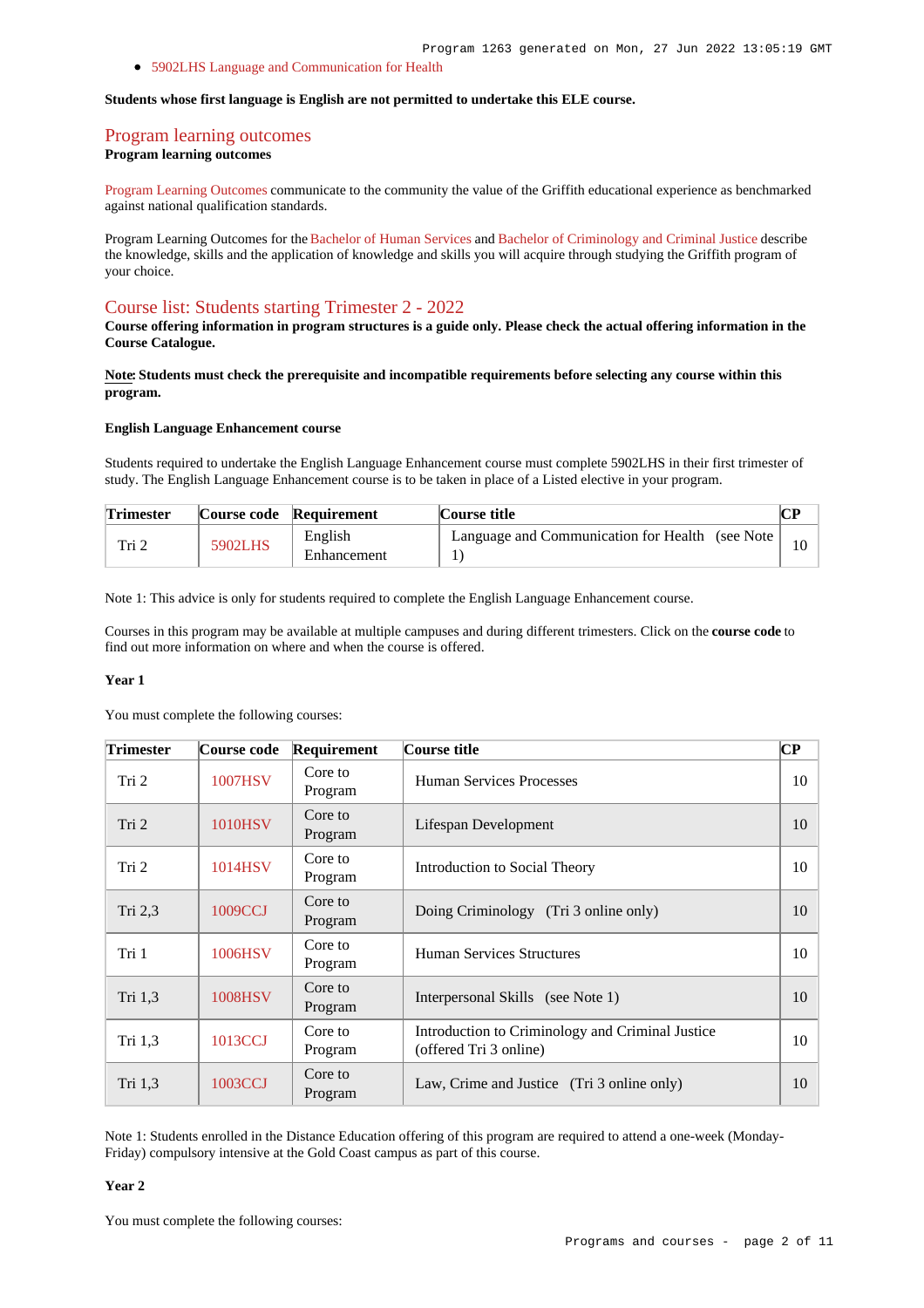| <b>Trimester</b> | Course code    | Requirement        | Course title                                                                     | $\bf CP$ |
|------------------|----------------|--------------------|----------------------------------------------------------------------------------|----------|
| Tri $2,3$        | 1014CCJ        | Core to<br>Program | Homicide (Tri 3 online only)                                                     | 10       |
| Tri 2,3          | 1010CCJ        | Core to<br>Program | Mental health, psychology and the criminal justice system<br>(Tri 3 online only) | 10       |
| Tri 2            | 2031HSV        | Core to<br>Program | Working in Organisations                                                         | 10       |
| Tri 2,3          | <b>2000CCJ</b> | Core to<br>Program | Psychology of Crime (Tri 3: Online)                                              | 10       |
| Tri 1,3          | <b>2012HSV</b> | Core to<br>Program | Case Management for Human Service and Health<br>Professionals                    | 10       |
| Tri $2,3$        | 1012CCJ        | Core to<br>Program | Police, Courts and Corrections (offered Tri 3 online)                            | 10       |
| Tri 1,3          | <b>2007CCJ</b> | Core to<br>Program | Sociology of Crime (offered Tri 3 online)                                        | 10       |
| Tri 1,3          | <b>2027HSV</b> | Core to<br>Program | Group Facilitation (see Note 1)                                                  | 10       |
|                  |                |                    | <b>OR</b>                                                                        |          |
| Tri $1,2$        | 3022CCJ        | Core to<br>Program | Restorative Justice Practices (GC: Tri 1; MG: Tri 2)                             | 10       |

Note 1: Students enrolled in the Distance Education offering of this program can choose to enrol in 2027HSV which requires attendance at a one-week (Monday-Friday) compulsory intensive at the Gold Coast campus as part of this course.

# **Year 3**

You must complete the following courses:

| <b>Trimester</b> | Course code    | Requirement        | Course title                                              | $\bf CP$ |
|------------------|----------------|--------------------|-----------------------------------------------------------|----------|
| Tri 2            | 3010CCJ        | Core to<br>Program | Crime Prevention: Community and Development<br>Approaches | 10       |
|                  |                |                    | <b>OR</b>                                                 |          |
| Tri 2            | <b>2010HSV</b> | Core to<br>Program | <b>Community Practice Approaches</b>                      | 10       |
| Tri <sub>2</sub> |                |                    | Listed electives                                          | 20       |
| Tri 2            |                |                    | Listed elective                                           | 10       |
| Tri 1,3          | 2009CCJ        | Core to<br>Program | Statistics for Social Research (offered Tri 3 online)     | 10       |
| Tri 1            | 3016CCJ        | Core to<br>Program | Race, Crime and Justice                                   | 10       |
|                  |                |                    | <b>OR</b>                                                 |          |
| Tri $1,3$        | 2032HSV        | Core to<br>Program | First Peoples and Social Justice                          | 10       |
| Tri 1            | 3003HSV        | Core to<br>Program | Influencing Policy and Legislation                        | 10       |
| Tri 1,3          | 3012CCJ        | Core to<br>Program | Social Science Research Methods (offered Tri 3 online)    | 10       |

# **Year 4**

You must complete the following courses: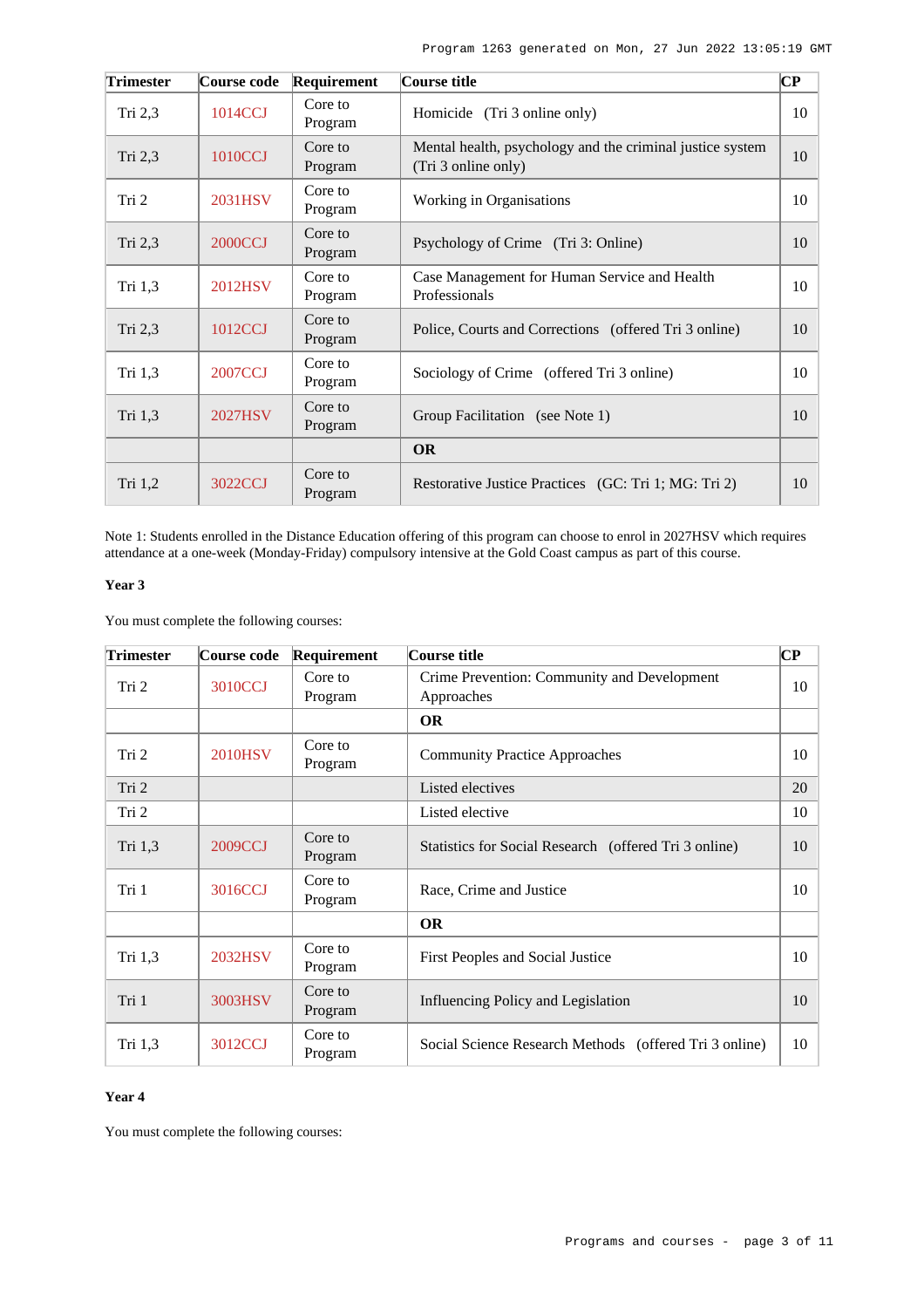|  | Program 1263 generated on Mon, 27 Jun 2022 13:05:19 GMT |  |  |  |  |
|--|---------------------------------------------------------|--|--|--|--|
|  |                                                         |  |  |  |  |

| <b>Trimester</b> | Course code | Requirement        | Course title                                                            | <b>CP</b> |
|------------------|-------------|--------------------|-------------------------------------------------------------------------|-----------|
| Tri <sub>2</sub> |             |                    | Listed electives (see Note 1)                                           | 20        |
| Tri 2            | 3007HSV     | Core to<br>Program | <b>Ethics and Professional Practice</b>                                 | 10        |
|                  |             |                    | <b>OR</b>                                                               |           |
| Tri 2            | 3004CCJ     | Core to<br>Program | Professional Ethics and Corruption Prevention (not)<br>offered in 2020) | 10        |
| Tri <sub>2</sub> |             |                    | Listed elective                                                         | 10        |
| Tri 1,2          | 3011HSV     | Core to<br>Program | Field Placement (see Note 1)                                            | 30        |
| Tri 1            | 3020HSV     | Core to<br>Program | Counselling Individuals and Families (see Note 2)                       | 10        |

Note 1: Preparation for field placement requirements must be completed in the trimester immediately prior to placement.

Note 2: Students enrolled in the Distance Education offering of this program are required to attend a one-week (Monday-Friday) compulsory intensive at the Gold Coast campus as part of this course.

Electives (1 available) Listed electives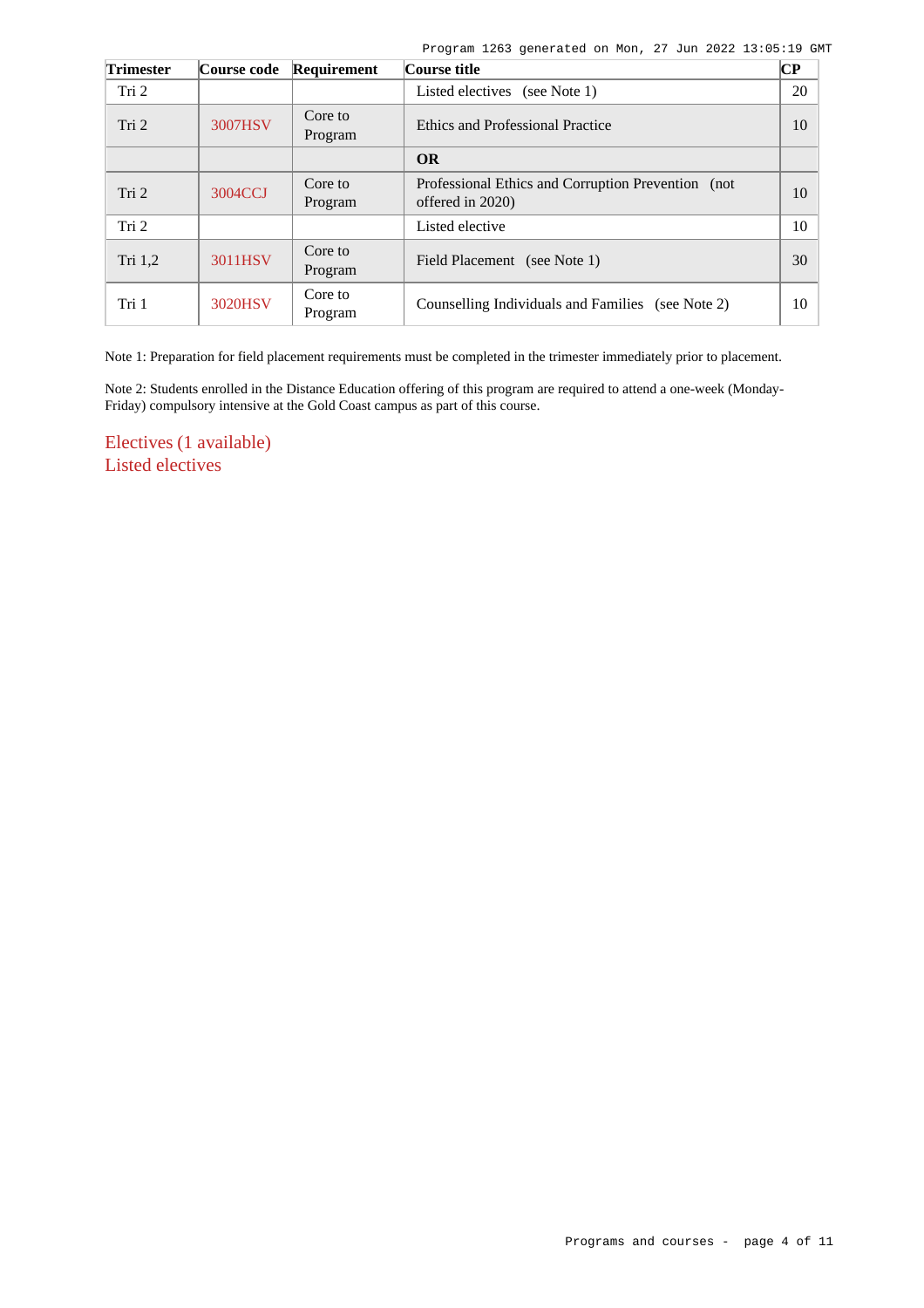| <b>Trimester</b> | Course code    | Requirement        | Course title                                                                          | $\overline{\mathbf{CP}}$ |
|------------------|----------------|--------------------|---------------------------------------------------------------------------------------|--------------------------|
| Tri 3            | 3023HSV        | Listed<br>Elective | Working with Family Violence                                                          | 10                       |
| Tri 3            | 3024HSV        | Listed<br>Elective | Contemporary Issues in Ageing                                                         | 10                       |
| Tri 3            | 2947HSV        | Listed<br>Elective | Working in International Communities (see Note 1) (not<br>offered in 2022)            | 10                       |
| Tri 1            | 4001HSV        | Listed<br>Elective | Developing Practice and Leadership                                                    | 10                       |
| Tri 1            | 3013HSV        | Listed<br>Elective | Children and Youth                                                                    | 10                       |
| Tri 1            | 2013HSV        | Listed<br>Elective | Social Construction of Welfare                                                        | 10                       |
| Tri 1            | 2139LHS        | Listed<br>Elective | Power and Politics (not offered from 2019)                                            | 10                       |
|                  |                |                    | courseLineOperator                                                                    |                          |
| Tri 1,3          | 3056LHS        | Listed<br>Elective | Popular Music, Culture and Identity (offered Online)                                  | 10                       |
| Tri 1            | 1043SCG        | Listed<br>Elective | Introduction to Environmental Sustainability                                          | 10                       |
| Tri 1            | 3121MED        | Listed<br>Elective | First Peoples Health and Practice                                                     | 10                       |
| Tri 2            | 1010PSY        | Listed<br>Elective | Positive Psychology                                                                   | 10                       |
| Tri 2            | <b>2026LHS</b> | Listed<br>Elective | Sociology of Youth                                                                    | 10                       |
| Tri 2,3          | 1205MED        | Listed<br>Elective | Health Challenges for the 21st Century                                                | 10                       |
| Tri 1            | 3037HSV        | Listed<br>Elective | Evaluation, Effectiveness, Outcomes                                                   | 10                       |
| Tri 2            | 1028HSV        | Listed<br>Elective | <b>Equity and Diversity</b>                                                           | 10                       |
| Tri 2            | 2026HSV        | Listed<br>Elective | Childhood: Early Years                                                                | 10                       |
| Tri 2            | 3929NRS        | Listed<br>Elective | Introduction to Sexual Health and STI                                                 | 10                       |
| Tri 3            | 3100AFE        | Listed<br>Elective | Engaging with Aboriginal and/or Torres Strait Islander<br><b>Business Communities</b> | 10                       |

Note 1: This course involves travel to an international destination and will be offered subject to sufficient enrolment numbers.

# **Corrections**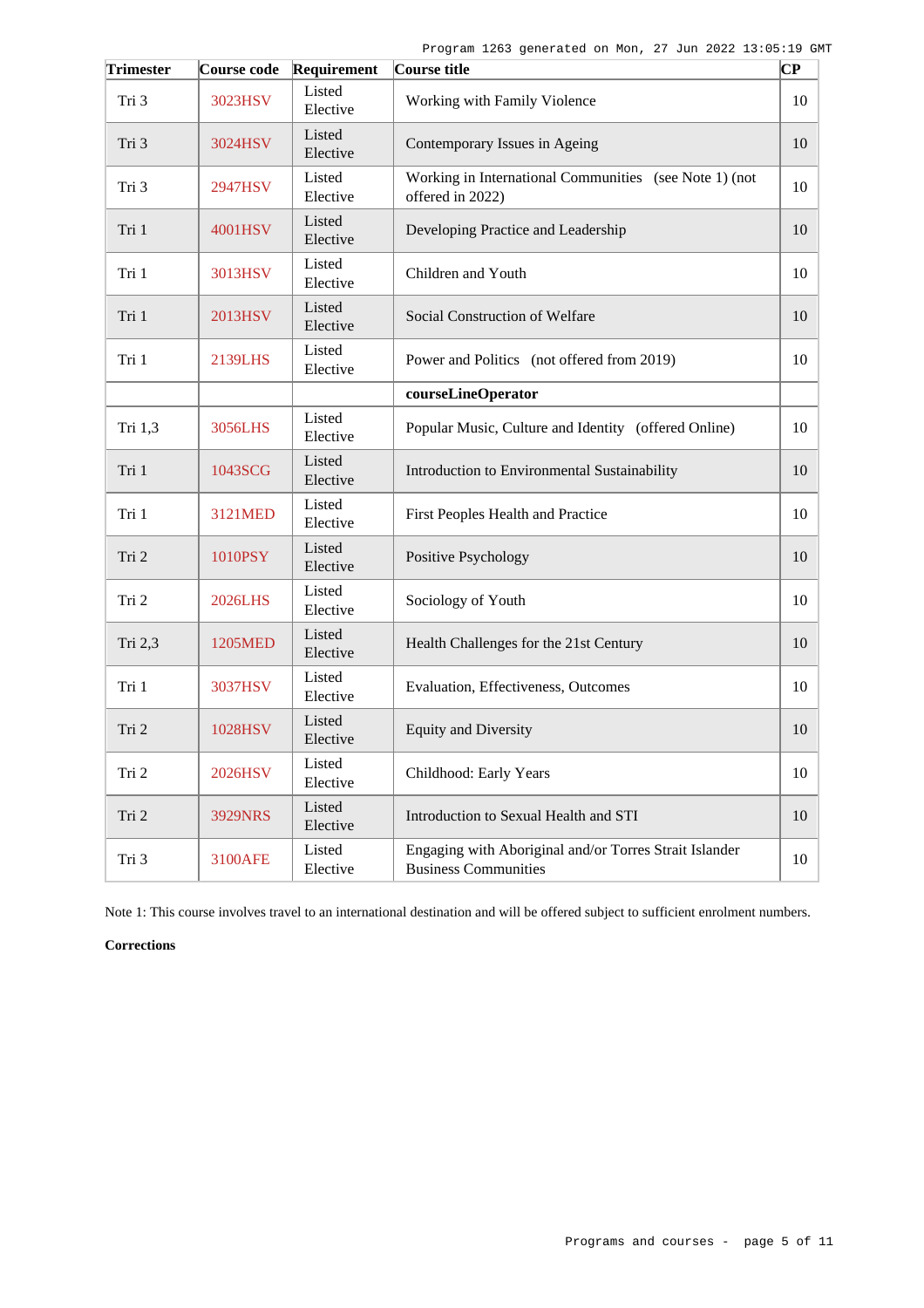| <b>Trimester</b> | Course code    | Requirement        | Course title                                                   | $\overline{\mathbf{C}\mathbf{P}}$ |
|------------------|----------------|--------------------|----------------------------------------------------------------|-----------------------------------|
| Tri 1            | <b>2003CCJ</b> | Listed<br>Elective | <b>Introduction to Corrections</b>                             | 10                                |
| Tri 1            | <b>3007CCJ</b> | Listed<br>Elective | Developing Professionally                                      | 10                                |
| Tri 1            | 3016CCJ        | Listed<br>Elective | Race, Crime and Justice                                        | 10                                |
| Tri 1            | 3015CCJ        | Listed<br>Elective | <b>Youth Justice</b>                                           | 10                                |
| Tri 1            | 3025CCJ        | Listed<br>Elective | Developmental and Life Course Criminology                      | 10                                |
| Tri 1            | 3034CCJ        | Listed<br>Elective | <b>Understanding Domestic and Family Violence</b>              | 10                                |
| Tri $1,2$        | 3002LFC        | Listed<br>Elective | Community Internship and Partnerships for SDGs (see<br>Note 3) | 10                                |
| Tri 2            | 2014CCJ        | Listed<br>Elective | Victimology (see Note 1) (not offered in 2022)                 | 10                                |
| Tri 2            | <b>3001CCJ</b> | Listed<br>Elective | Crime Analysis and Investigation (not offered in 2022)         | 10                                |
| Tri 2            | 3003CCJ        | Listed<br>Elective | <b>Rehabilitating Offenders</b>                                | 10                                |
| Tri 2,3          | 3006CCJ        | Listed<br>Elective | Punishment, Justice and Reform (offered Tri 3 online)          | 10                                |
| Tri 2            | <b>3008CCJ</b> | Listed<br>Elective | Professional Practice (see Note 2)                             | 10                                |
| Tri 2            | 3010CCJ        | Listed<br>Elective | Crime Prevention: Community and Development<br>Approaches      | 10                                |
| Tri 2            | 3020CCJ        | Listed<br>Elective | Evolutionary Criminology (not offered from 2018)               | 10                                |

Note 1: Offered at Gold Coast and online only.

Note 2: Entry into 3008CCJ is restricted. Students must be in their final year of their program to be eligible to undertake Professional Practice and expect to graduate by the end of that year. Students must have participated in a formal application process during their 3007CCJ course for entry into 3008CCJ.

Note 3: This course is available to students who want to complete a professional placement but were not successful in the competitive round for gaining a placement in 3008CCJ. It provides an opportunity to gain workplace experience in a criminal justice setting.

# **Courts and Justice**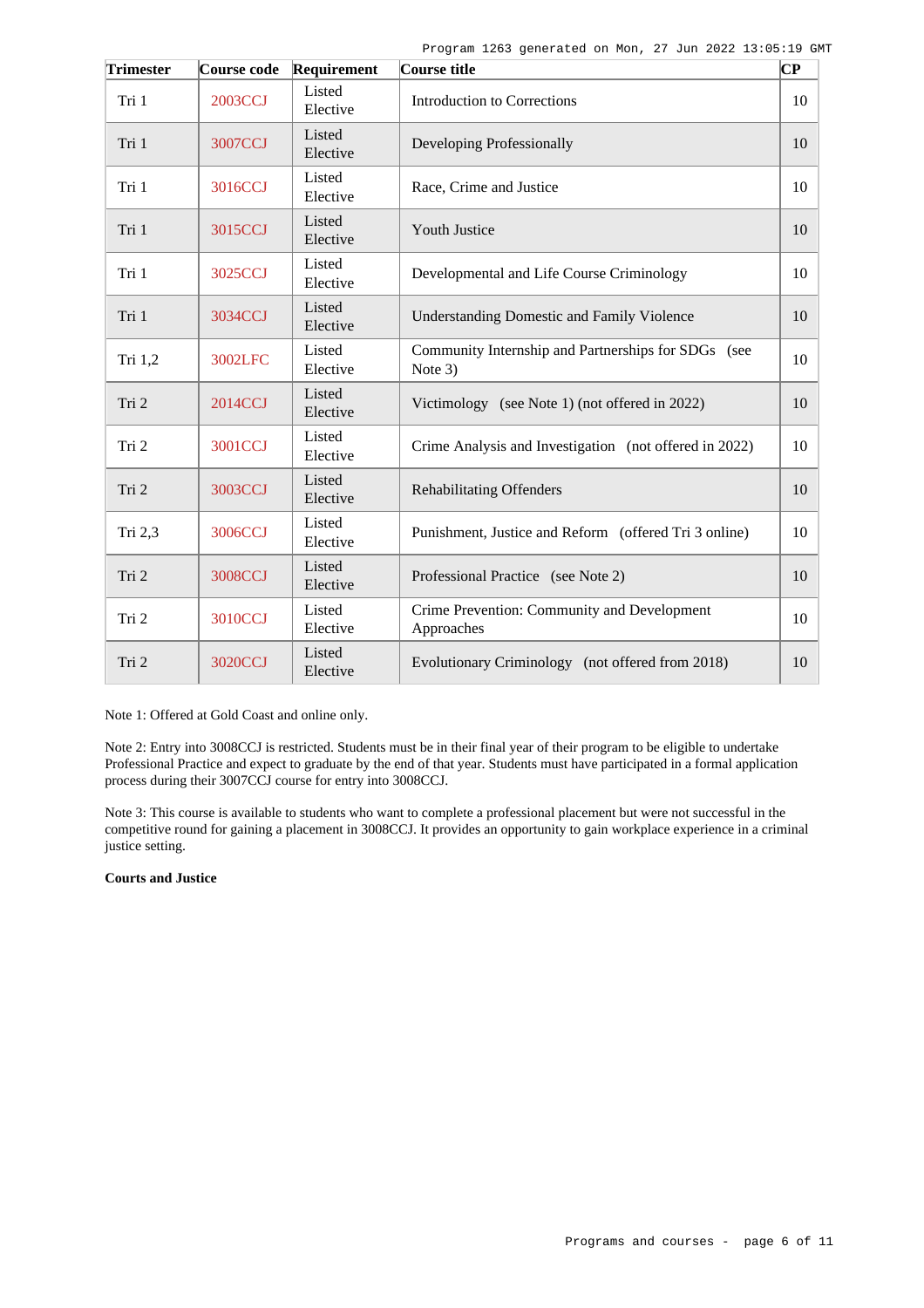Program 1263 generated on Mon, 27 Jun 2022 13:05:19 GMT

| <b>Trimester</b> | Course code | Requirement        | Course title                                                                                   | $ {\bf CP}$ |
|------------------|-------------|--------------------|------------------------------------------------------------------------------------------------|-------------|
| Tri 1            | 3007CCJ     | Listed<br>Elective | Developing Professionally                                                                      | 10          |
| Tri 1            | 3015CCJ     | Listed<br>Elective | <b>Youth Justice</b>                                                                           | 10          |
| Tri 1            | 3016CCJ     | Listed<br>Elective | Race, Crime and Justice                                                                        | 10          |
| Tri 1            | 3034CCJ     | Listed<br>Elective | <b>Understanding Domestic and Family Violence</b>                                              | 10          |
| Tri 1,2          | 3022CCJ     | Listed<br>Elective | Restorative Justice Practices (GC: Tri 1; MG: Tri 2) (see<br>Note $1)$                         | 10          |
| Tri 1,2          | 3002LFC     | Listed<br>Elective | Community Internship and Partnerships for SDGs (see<br>Note 3)                                 | 10          |
| Tri 2,3          | 2015CCJ     | Listed<br>Elective | Gender, Crime and Justice (offered Tri 3 online)                                               | 10          |
| Tri 2            | 2016CCJ     | Listed<br>Elective | Courts, Sentencing and Justice (not offered in 2018)                                           | 10          |
| Tri 2            | 2017CCJ     | Listed<br>Elective | Forensic Science and Criminal Justice (not offered in 2019)                                    | 10          |
| Tri 2,3          | 3006CCJ     | Listed<br>Elective | Punishment, Justice and Reform (offered Tri 3 online)(not<br>offered Mt Gravatt in tri 2 2018) | 10          |
| Tri 2            | 3008CCJ     | Listed<br>Elective | Professional Practice (see Note 2)                                                             | 10          |

Note 1: Offered at Gold Coast in Trimester 1 and Mt Gravatt in Trimester 2.

Note 2: Entry into 3008CCJ is restricted. Students must be in their final year of their program to be eligible to undertake Professional Practice and expect to graduate by the end of that year. Students must have participated in a formal application process during their 3007CCJ course for entry into 3008CCJ.

Note 3: This course is available to students who want to complete a professional placement but were not successful in the competitive round for gaining a placement in 3008CCJ. It provides an opportunity to gain workplace experience in a criminal justice setting.

# **Policing and Investigation**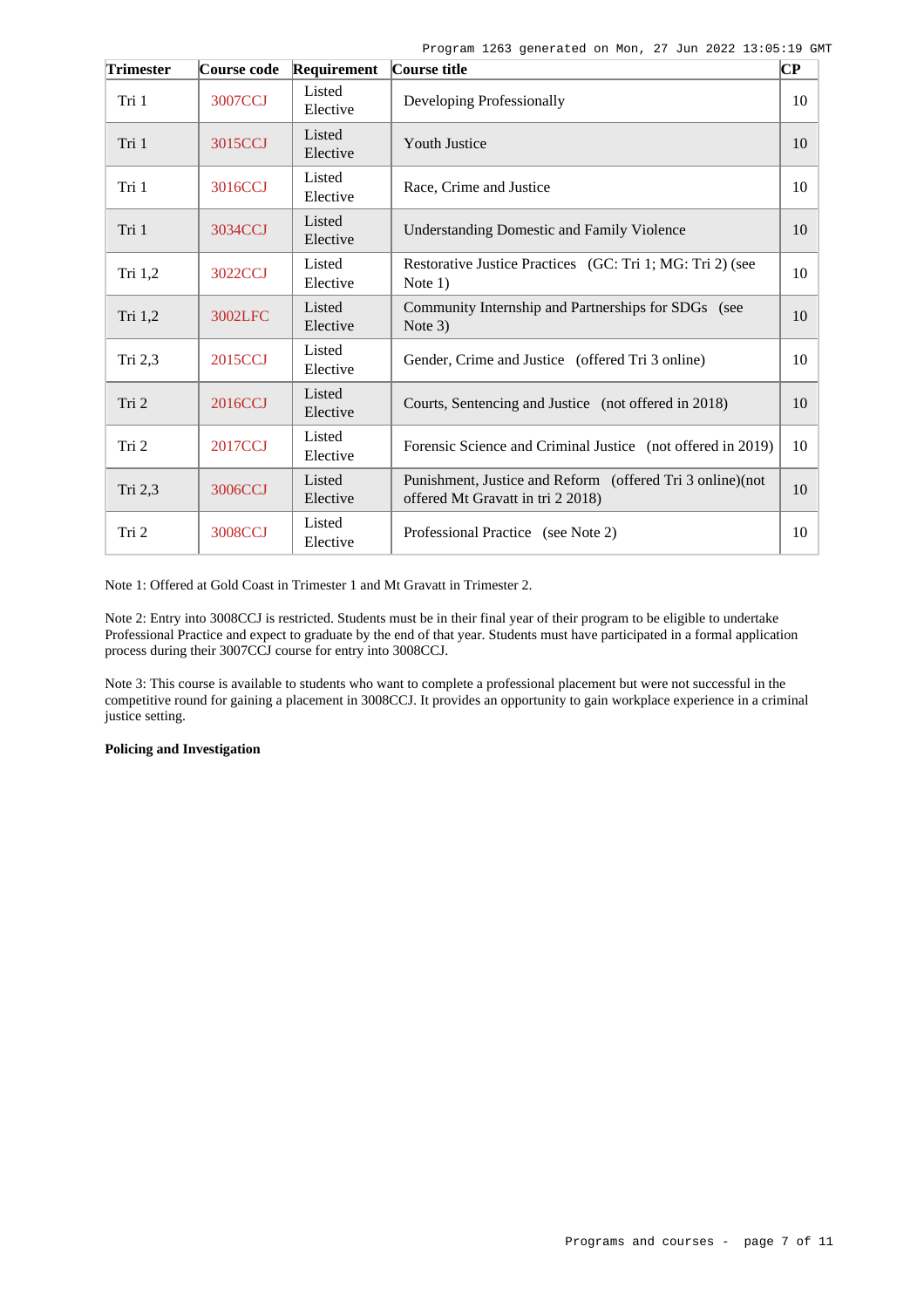| <b>Trimester</b> | Course code    | Requirement        | Course title                                                                  |    |
|------------------|----------------|--------------------|-------------------------------------------------------------------------------|----|
| Tri 1            | 2002CCJ        | Listed<br>Elective | Introduction to Policing                                                      | 10 |
| Tri 1            | <b>2008CCJ</b> | Listed<br>Elective | Situational Crime Prevention and Security Management<br>(not offered in 2021) | 10 |
| Tri 1            | 2011CCJ        | Listed<br>Elective | Offender Profiling (not offered from 2020)                                    | 10 |
| Tri 1            | 2018CCJ        | Listed<br>Elective | White Collar Crime (not offered in 2021)                                      | 10 |
| Tri 1            | 3007CCJ        | Listed<br>Elective | Developing Professionally                                                     | 10 |
| Tri 1            | 3021CCJ        | Listed<br>Elective | Crime Script Analysis (not offered from 2020)                                 | 10 |
| Tri 1            | 3034CCJ        | Listed<br>Elective | <b>Understanding Domestic and Family Violence</b>                             | 10 |
| Tri 1,2          | 3022CCJ        | Listed<br>Elective | Restorative Justice Practices (GC: Tri 1; MG: Tri 2) (see<br>Note $1)$        | 10 |
| Tri 1,2          | 3002LFC        | Listed<br>Elective | Community Internship and Partnerships for SDGs (see<br>Note 3)                | 10 |
| Tri 2            | <b>2020CCJ</b> | Listed<br>Elective | <b>Counter-Terrorism Law</b>                                                  | 10 |
| Tri 2            | 3001CCJ        | Listed<br>Elective | Crime Analysis and Investigation (not offered in 2022)                        | 10 |
| Tri 2            | 3004CCJ        | Listed<br>Elective | Professional Ethics and Corruption Prevention (not offered<br>in 2020)        | 10 |
| Tri 2            | <b>3008CCJ</b> | Listed<br>Elective | Professional Practice (see Note 2)                                            | 10 |
| Tri 2            | 3026CCJ        | Listed<br>Elective | Fraud and Cybercrime                                                          | 10 |

Note 1: Offered at Gold Coast in Trimester 1 and Mt Gravatt in Trimester 2.

Note 2: Entry into 3008CCJ is restricted. Students must be in their final year of their program to be eligible to undertake Professional Practice and expect to graduate by the end of that year. Students must have participated in a formal application process during their 3007CCJ course for entry into 3008CCJ.

Note 3: This course is available to students who want to complete a professional placement but were not successful in the competitive round for gaining a placement in 3008CCJ. It provides an opportunity to gain workplace experience in a criminal justice setting.

# **Research and Policy**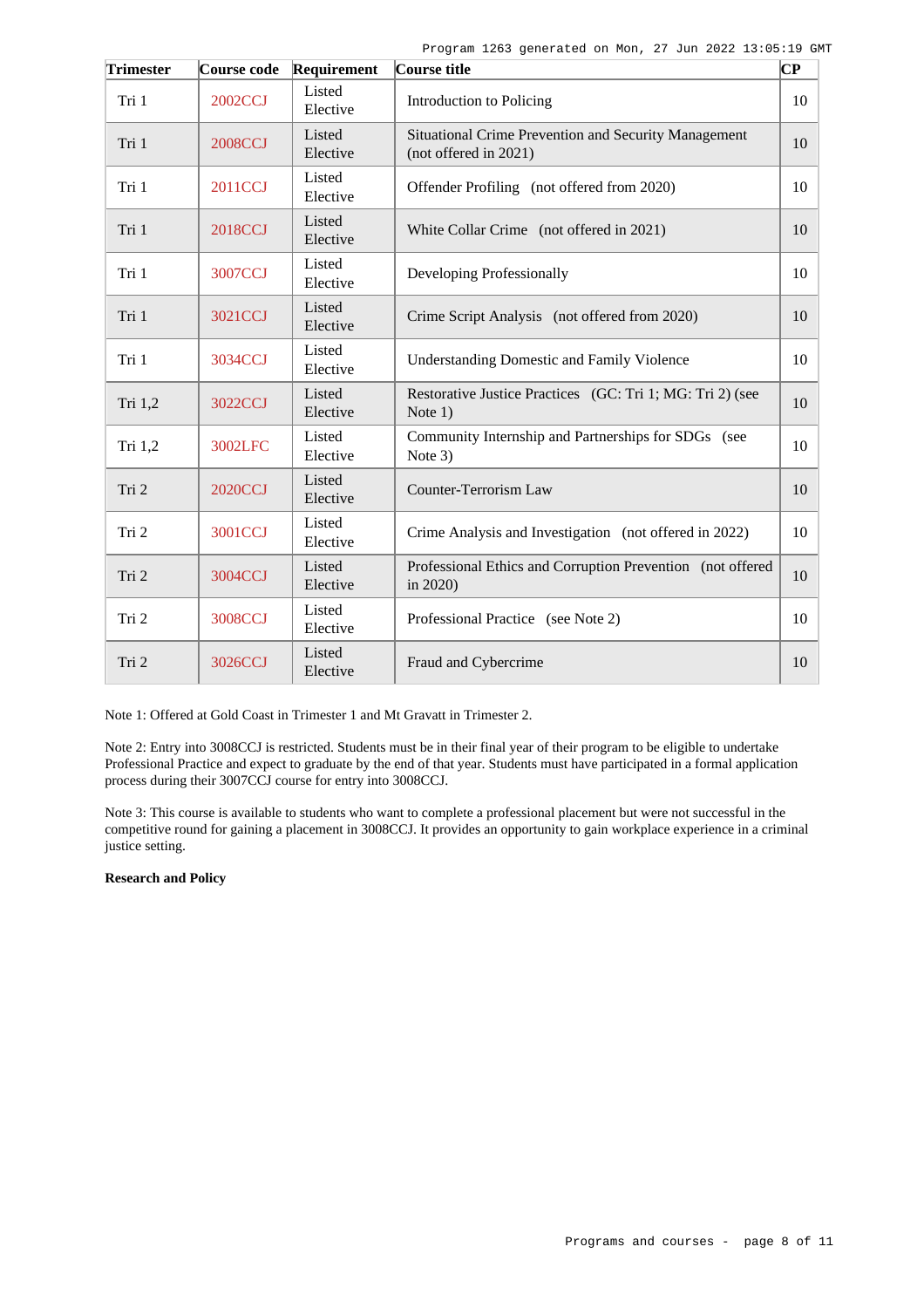Program 1263 generated on Mon, 27 Jun 2022 13:05:19 GMT

| <b>Trimester</b> | Course code | Requirement Course title |                                                                                                                                   | $\overline{\mathbf{C}\mathbf{P}}$ |
|------------------|-------------|--------------------------|-----------------------------------------------------------------------------------------------------------------------------------|-----------------------------------|
| Tri 1            | 3007CCJ     | Listed<br>Elective       | Developing Professionally                                                                                                         | 10                                |
| Tri 1            | 3015CCJ     | Listed<br>Elective       | <b>Youth Justice</b>                                                                                                              | 10                                |
| Tri 1            | 3016CCJ     | Listed<br>Elective       | Race, Crime and Justice                                                                                                           | 10                                |
| Tri 1            | 3034CCJ     | Listed<br>Elective       | <b>Understanding Domestic and Family Violence</b>                                                                                 | 10                                |
| Tri 1,2          | 3002LFC     | Listed<br>Elective       | Community Internship and Partnerships for SDGs (see Note<br>1)                                                                    | 10                                |
| Tri 2            | 2013CCJ     | Listed<br>Elective       | Crime and Media                                                                                                                   | 10                                |
| Tri 2            | 3008CCJ     | Listed<br>Elective       | Professional Practice (see Note 2)                                                                                                | 10                                |
| Tri 1            | 3017CCJ     | Listed<br>Elective       | Making Crime and Justice Policy (not offered in 2018 &<br>2019)                                                                   | 10                                |
| Tri 2            | 3018CCJ     | Listed<br>Elective       | International Comparative Criminology and Criminal Justice<br>(not offered in 2018) (not offered Gold Coast or Online in<br>2019) | 10                                |

Note 1: This course is available to students who want to complete a professional placement but were not successful in the competitive round for gaining a placement in 3008CCJ. It provides an opportunity to gain workplace experience in a criminal justice setting.

Note 2: Entry into 3008CCJ is restricted. Students must be in their final year of their program to be eligible to undertake Professional Practice and expect to graduate by the end of that year. Students must have participated in a formal application process during their 3007CCJ course for entry into 3008CCJ.

# **Security and Intelligence**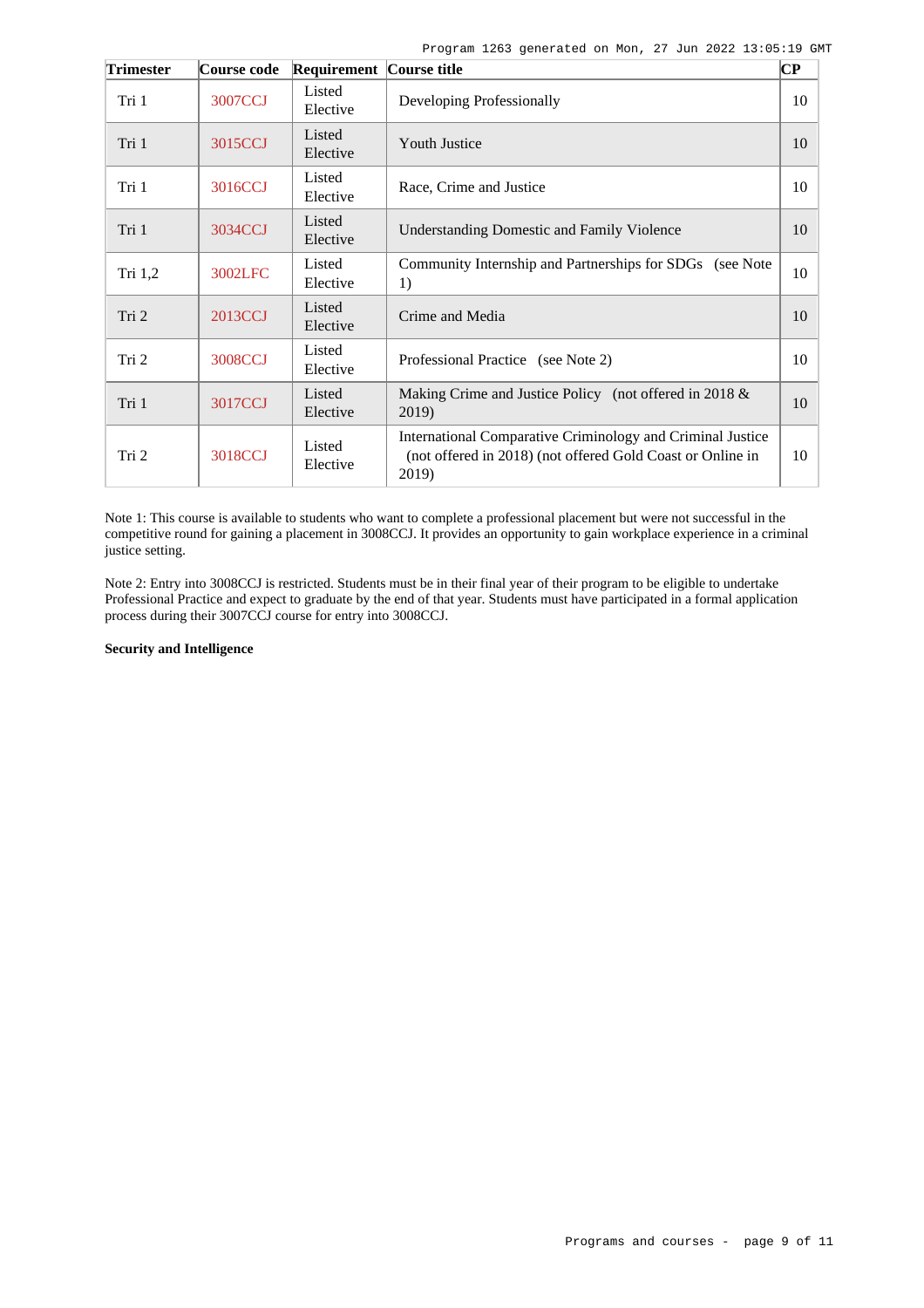| <b>Trimester</b> | Course code    | Requirement        | Course title                                                                                             | $\overline{\mathbf{C}\mathbf{P}}$ |
|------------------|----------------|--------------------|----------------------------------------------------------------------------------------------------------|-----------------------------------|
| Tri 1            | 2002CCJ        | Listed<br>Elective | Introduction to Policing                                                                                 | 10                                |
| Tri 1            | <b>2008CCJ</b> | Listed<br>Elective | Situational Crime Prevention and Security Management<br>(not offered in 2021)                            | 10                                |
| Tri 1            | 2011CCJ        | Listed<br>Elective | Offender Profiling (not offered from 2020)                                                               | 10                                |
| Tri 1            | 2018CCJ        | Listed<br>Elective | White Collar Crime (not offered in 2021)                                                                 | 10                                |
| Tri 1            | <b>3007CCJ</b> | Listed<br>Elective | Developing Professionally                                                                                | 10                                |
| Tri 1            | 3021CCJ        | Listed<br>Elective | Crime Script Analysis (not offered from 2020)                                                            | 10                                |
| Tri $1,2$        | 3002LFC        | Listed<br>Elective | Community Internship and Partnerships for SDGs (see Note<br>2)                                           | 10                                |
| Tri 2            | 2017CCJ        | Listed<br>Elective | Forensic Science and Criminal Justice (not offered Mt<br>Gravatt or Online in 2019)                      | 10                                |
| Tri 2            | <b>2020CCJ</b> | Listed<br>Elective | Counter-Terrorism Law                                                                                    | 10                                |
| Tri 2            | 3001CCJ        | Listed<br>Elective | Crime Analysis and Investigation (not offered in 2022)                                                   | 10                                |
| Tri 2            | 3004CCJ        | Listed<br>Elective | Professional Ethics and Corruption Prevention (not offered<br>in 2020)                                   | 10                                |
| Tri 2            | <b>3008CCJ</b> | Listed<br>Elective | Professional Practice (see Note 1)                                                                       | 10                                |
| Tri 2            | 3018CCJ        | Listed<br>Elective | International Comparative Criminology and Criminal Justice<br>(not offered Gold Coast or Online in 2019) | 10                                |
| Tri 2            | 3026CCJ        | Listed<br>Elective | Fraud and Cybercrime                                                                                     | 10                                |

Note 1: Entry into 3008CCJ is restricted. Students must be in their final year of their program to be eligible to undertake Professional Practice and expect to graduate by the end of that year. Students must have participated in a formal application process during their 3007CCJ course for entry into 3008CCJ.

Note 2: This course is available to students who want to complete a professional placement but were not successful in the competitive round for gaining a placement in 3008CCJ. It provides an opportunity to gain workplace experience in a criminal justice setting.

# **Youth and Community**